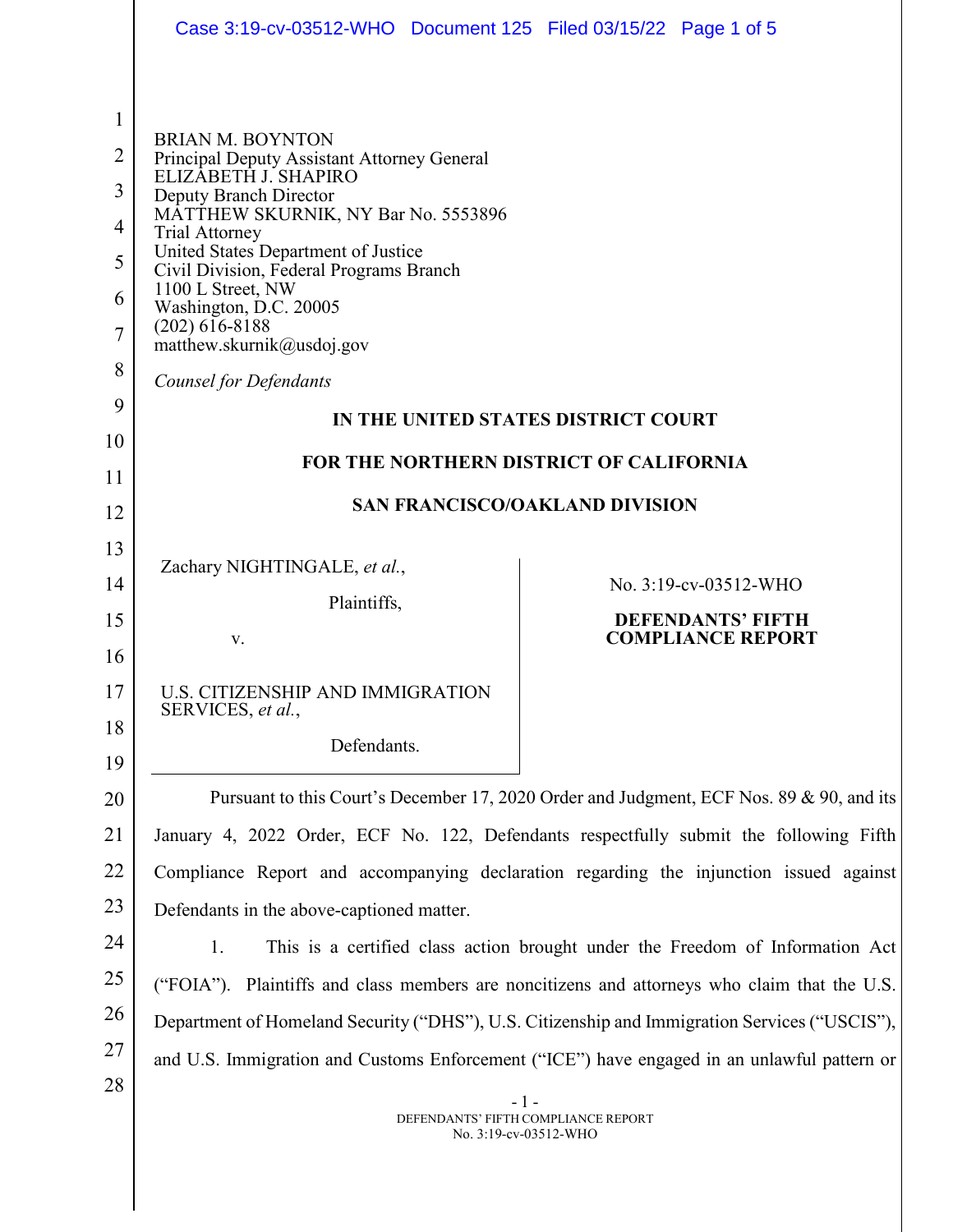| $\mathbf{1}$   | practice of failing to make timely determinations on FOIA requests for Alien Files ("A-Files").                                                                                                                           |  |
|----------------|---------------------------------------------------------------------------------------------------------------------------------------------------------------------------------------------------------------------------|--|
| $\overline{2}$ | <b>The Court's Injunction</b>                                                                                                                                                                                             |  |
| 3              | 2.<br>On December 17, 2020, following briefing and oral argument, this Court entered                                                                                                                                      |  |
| 4              | summary judgment in favor of Plaintiffs on their FOIA pattern or practice claims and issued a                                                                                                                             |  |
| 5              | nationwide injunction against Defendants. See ECF Nos. 89 at 27 & 90 at 1-2. <sup>1</sup> The injunction                                                                                                                  |  |
| 6              | established the following three requirements:                                                                                                                                                                             |  |
| 7              | Adhere to FOIA Timing Requirements: Defendants are permanently<br>(A)                                                                                                                                                     |  |
| 8              | enjoined from further failing to adhere to the statutory deadlines for<br>adjudicating A-File FOIA requests, as set forth in 5 U.S.C. §§ $552(a)(6)(A)$                                                                   |  |
| 9              | and $(B)$ ;                                                                                                                                                                                                               |  |
| 10             | <b>Eliminate the Backlogs:</b> Within sixty (60) days of this order, defendants<br>(B)                                                                                                                                    |  |
| 11             | shall make determinations on all A-File FOIA requests in USCIS's and ICE's<br>backlogs; [and]                                                                                                                             |  |
| 12             |                                                                                                                                                                                                                           |  |
| 13             | Quarterly Compliance Reports: Until further order, defendants shall<br>(C)<br>provide this court and class counsel with quarterly reports containing                                                                      |  |
| 14             | information regarding the number and percentage of A-File FOIA requests<br>that were filed and timely completed as well as the number and percentage of                                                                   |  |
| 15<br>16       | cases that remain pending beyond the twenty or thirty-day statutory periods,<br>respectively 5 U.S.C. $\S$ $\frac{552(a)(6)(A)}{A}$ and (B). The first compliance report is<br>due within ninety (90) days of this order. |  |
| 17             | ECF No. 89 at 27; ECF No. 90 at 1-2.                                                                                                                                                                                      |  |
| 18             | The Court made clear that Defendants are not required to achieve 100% compliance with the                                                                                                                                 |  |
| 19             | injunction, but instead must reach "substantial compliance within sixty (60) days" of the Order. ECF                                                                                                                      |  |
| 20             | No. 89 at 24.                                                                                                                                                                                                             |  |
| 21             | <b>Defendants' Substantial Compliance in the Previous Reporting Period</b>                                                                                                                                                |  |
| 22             | 3.<br>After three straight quarters of low backlogs, in the fourth reporting period                                                                                                                                       |  |
| 23<br>24       | Defendants reported that, due to a confluence of factors, their compliance had decreased.                                                                                                                                 |  |
| 25             |                                                                                                                                                                                                                           |  |
| 26             | <sup>1</sup> Defendants filed a notice of appeal of this Court's Judgment to the U.S. Court of Appeals for the<br>Ninth Circuit. ECF No. 94. Defendants have since voluntarily dismissed the appeal. ECF No. 114.         |  |
| 27             | $-2-$                                                                                                                                                                                                                     |  |
| 28             | DEFENDANTS' FIFTH COMPLIANCE REPORT<br>No. 3:19-cv-03512-WHO                                                                                                                                                              |  |
|                |                                                                                                                                                                                                                           |  |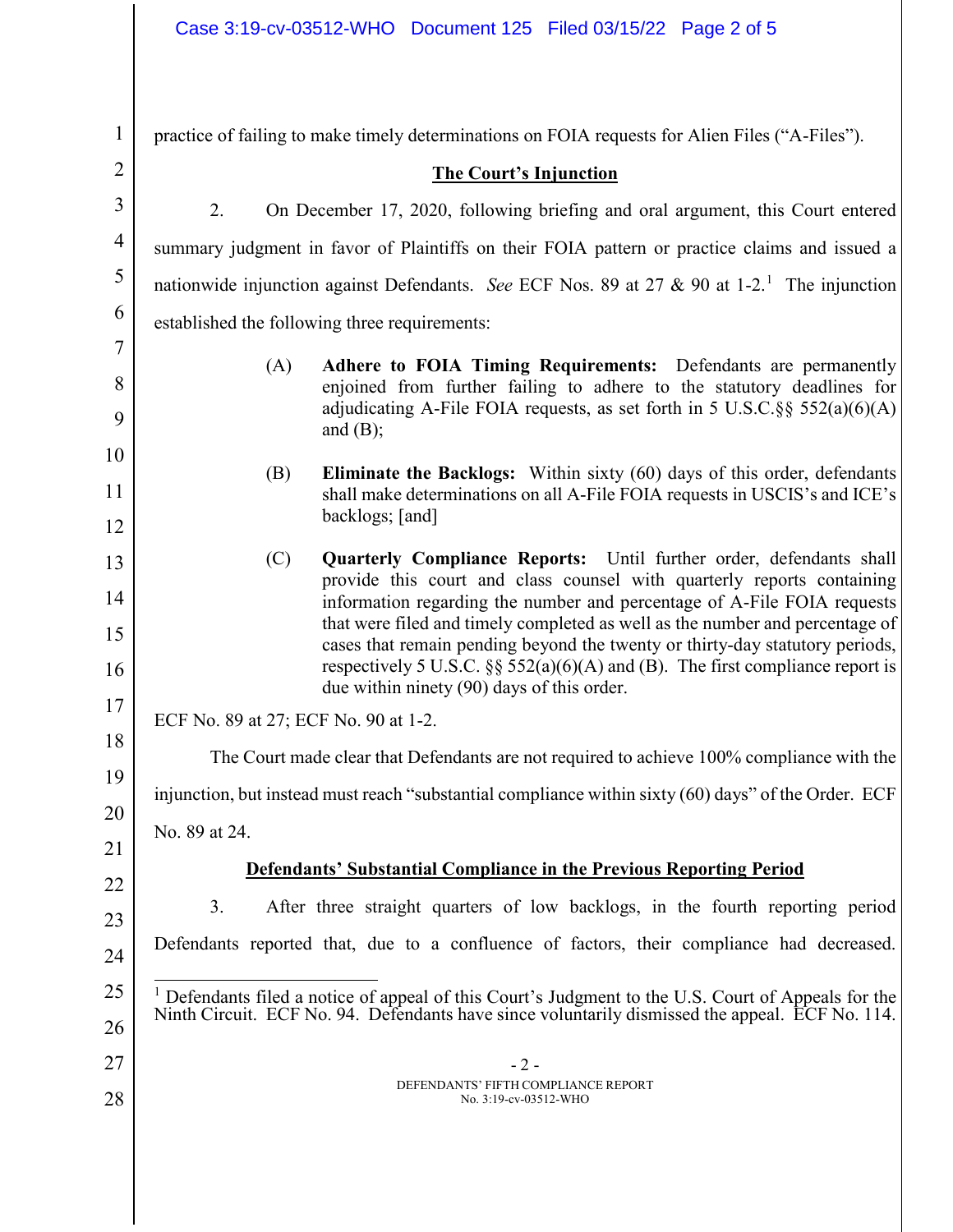1 2 3 4 5 6 7 8 9 10 11 12 13 Specifically, while ICE's A-File referral backlog had remained at zero, USCIS's A-File backlog had increased to approximately 2,978 requests and its timely completion rate had decreased to approximately 51.45%. *See* Sixth Declaration of Tammy M. Meckley ("6th Meckley Decl.") ¶ 8, ECF No. 119-1. As the Government explained, the change in USCIS's compliance figures resulted from several overlapping factors, including a temporary loss of overtime funding, an increase in endof-year leave, a significantly higher than expected number of incoming requests, competing national priorities, and high staff turnover. Fourth Compliance Report ¶¶ 7–11, ECF No. 119. However, the Government also explained that it had taken active steps to address those difficulties, including obtaining full overtime funding through September 30, 2022, conducting additional hiring, and obtaining support from ICE detailees and DHS contractors. *Id.* ¶ 11. Accordingly, USCIS predicted that if the volume of requests received and the resources to process those requests were consistent with USCIS's projections, USCIS would report lower backlog totals by the next compliance report. *Id.*

14 15

23

24

25

26

27

28

## **Defendants' Substantial Compliance in the Present Reporting Period**

16 17 18 19 20 21 22 4. In accord with USCIS's expectations, during the latest reporting period the agency has addressed its temporary challenges and achieved substantial improvements to its backlog and compliance rate. Specifically, as of the end of the day yesterday, USCIS's A-File backlog consists of approximately 120 requests—a significant improvement from three months ago and in line with the low backlogs reported during the first three compliance periods. *See* Seventh Declaration of Tammy M. Meckley ("7th Meckley Decl.") ¶ 5. For its part, ICE's A-File referral backlog remains at zero.

- 5. At the same time that USCIS once again has nearly eliminated its A-File backlog, the agency has continued to receive new requests for A-Files and process both USCIS and ICE documents contained within those A-Files. Since December 15, 2021, USCIS received
	- 3 DEFENDANTS' FIFTH COMPLIANCE REPORT No. 3:19-cv-03512-WHO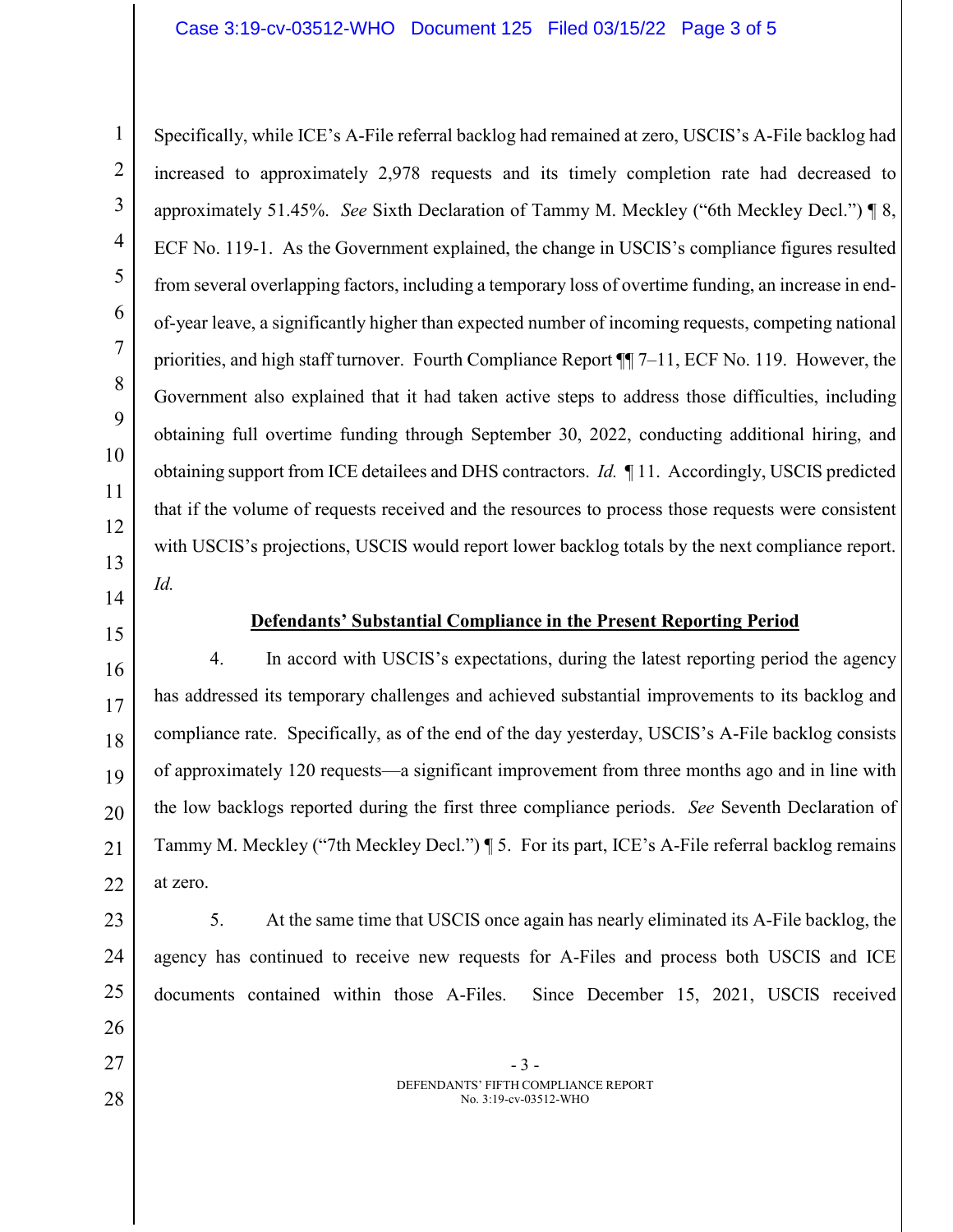approximately 63,973 new requests for A-Files. *Id.* ¶ 6. Of those requests, approximately 40,174 were completed and approximately 28,978 were timely completed, reflecting a timely completion rate of approximately 72.13% for the current reporting period. *Id*. Now that USCIS has again achieved a low backlog, and assuming it maintains that low backlog, the agency anticipates reporting an even greater timely completion rate by the next compliance report. *Id*. In any event, for requesters who demonstrated they had an upcoming scheduled immigration hearing (*i.e.*, Track 3 requests), USCIS on average processed the requests in approximately 12.46 business days. *Id.* at ¶ 7c.

8 9 10 11 12 13 14 15 16 6. Defendants' substantial improvement in compliance since the last reporting period is the result of several efforts. First, as previously mentioned, *see* Fourth Compliance Report ¶ 7, ECF No. 119, the USCIS FOIA office in December 2021 received approval to fund overtime work through the end of the fiscal year, September 2022, *see* 7th Meckley Decl. ¶ 10a. In addition, the FOIA office received approval for employees from USCIS's Refugee, Asylum, and International Operations directorate to work overtime assisting the FOIA office. *Id.* As a result, during the latest reporting period, USCIS employees have worked approximately 12,923 hours of overtime supporting FOIA operations. *Id.* 

17 18 7. Second, the USCIS FOIA office has brought on 18 additional personnel to work on FOIA matters through details from other parts of the agency. *Id.* ¶ 10b.

19 20 21 22 23 24 8. Third, USCIS has now converted the 25 one-year *term* positions under the ICE Memorandum of Agreement to 25 *permanent* positions. *Id.* ¶ 10c. USCIS anticipates this will enable it to fill vacancies more quickly, assist in retention, and conserve resources by decreasing turnover and the need for new staff training. *Id.* The USCIS FOIA office has also worked with USCIS's human resource office to expedite the hiring process generally for its new employees. *Id.*  ¶ 10d.

25

1

2

3

4

5

6

7

26 27

28

9. Fourth, based on an internal review of the volume of incoming FOIA requests, the

- 4 - DEFENDANTS' FIFTH COMPLIANCE REPORT No. 3:19-cv-03512-WHO